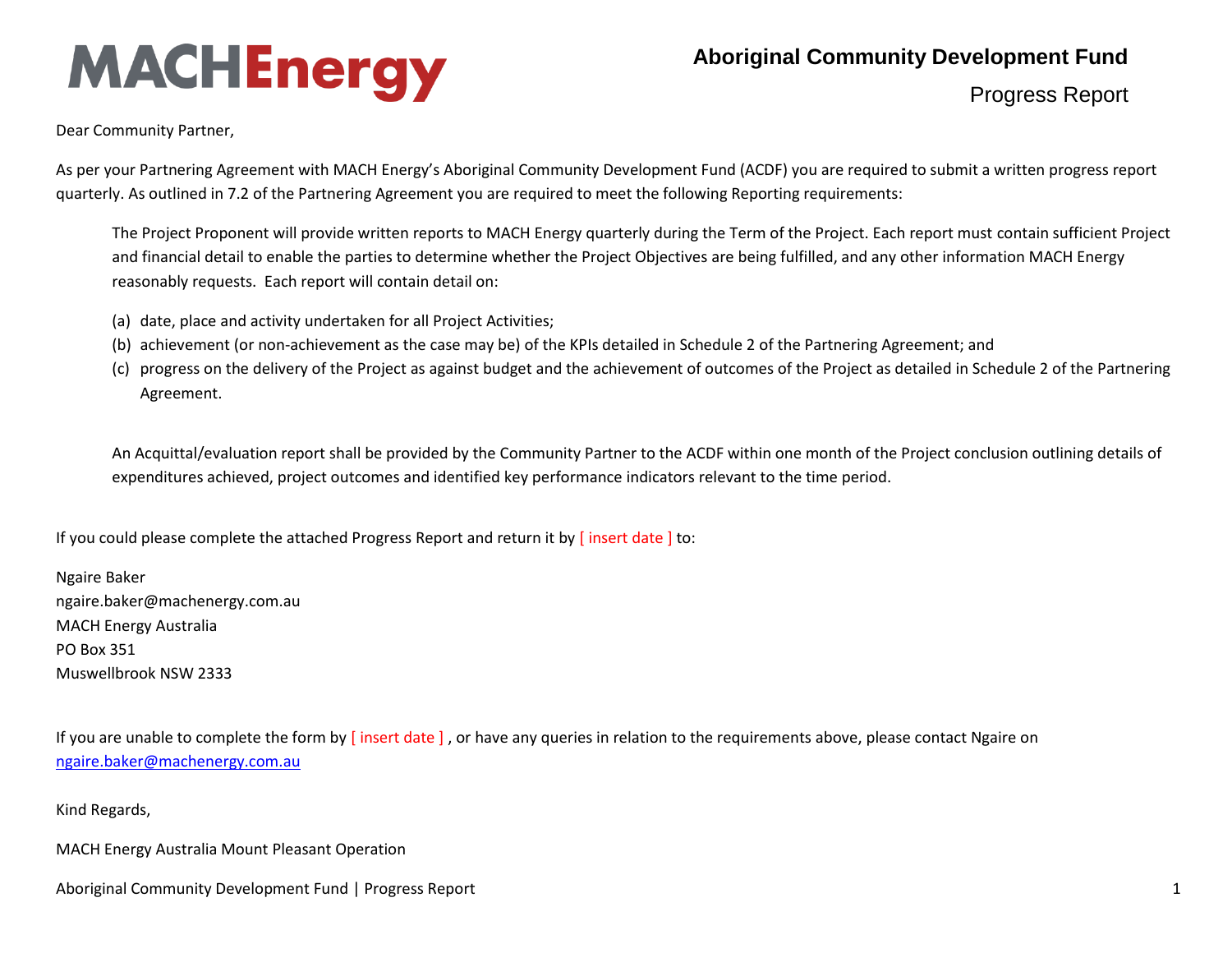## **PROJECT TITLE:**

**DATE:** 

| <b>SECTION 1: Applicant Details</b> |  |                |  |  |
|-------------------------------------|--|----------------|--|--|
| Organisation:                       |  |                |  |  |
| Phone:                              |  | Email:         |  |  |
| Project Title:                      |  | Funded Amount: |  |  |

| <b>SECTION 2: Project Proponent Objectives &amp; Outcomes</b> |                      |             |              |                  |                   |
|---------------------------------------------------------------|----------------------|-------------|--------------|------------------|-------------------|
| Objective                                                     | <b>Progress Made</b> | <b>Date</b> | <b>Place</b> | <b>Timeframe</b> | Objective<br>met? |
|                                                               |                      |             |              |                  |                   |
|                                                               |                      |             |              |                  |                   |
|                                                               |                      |             |              |                  |                   |
|                                                               |                      |             |              |                  |                   |
| <b>Provide Examples</b>                                       |                      |             |              |                  |                   |
|                                                               |                      |             |              |                  |                   |
|                                                               |                      |             |              |                  |                   |
|                                                               |                      |             |              |                  |                   |
|                                                               |                      |             |              |                  |                   |
|                                                               |                      |             |              |                  |                   |
|                                                               |                      |             |              |                  |                   |
|                                                               |                      |             |              |                  |                   |
| <b>SECTION 3: Project Activities</b>                          |                      |             |              |                  |                   |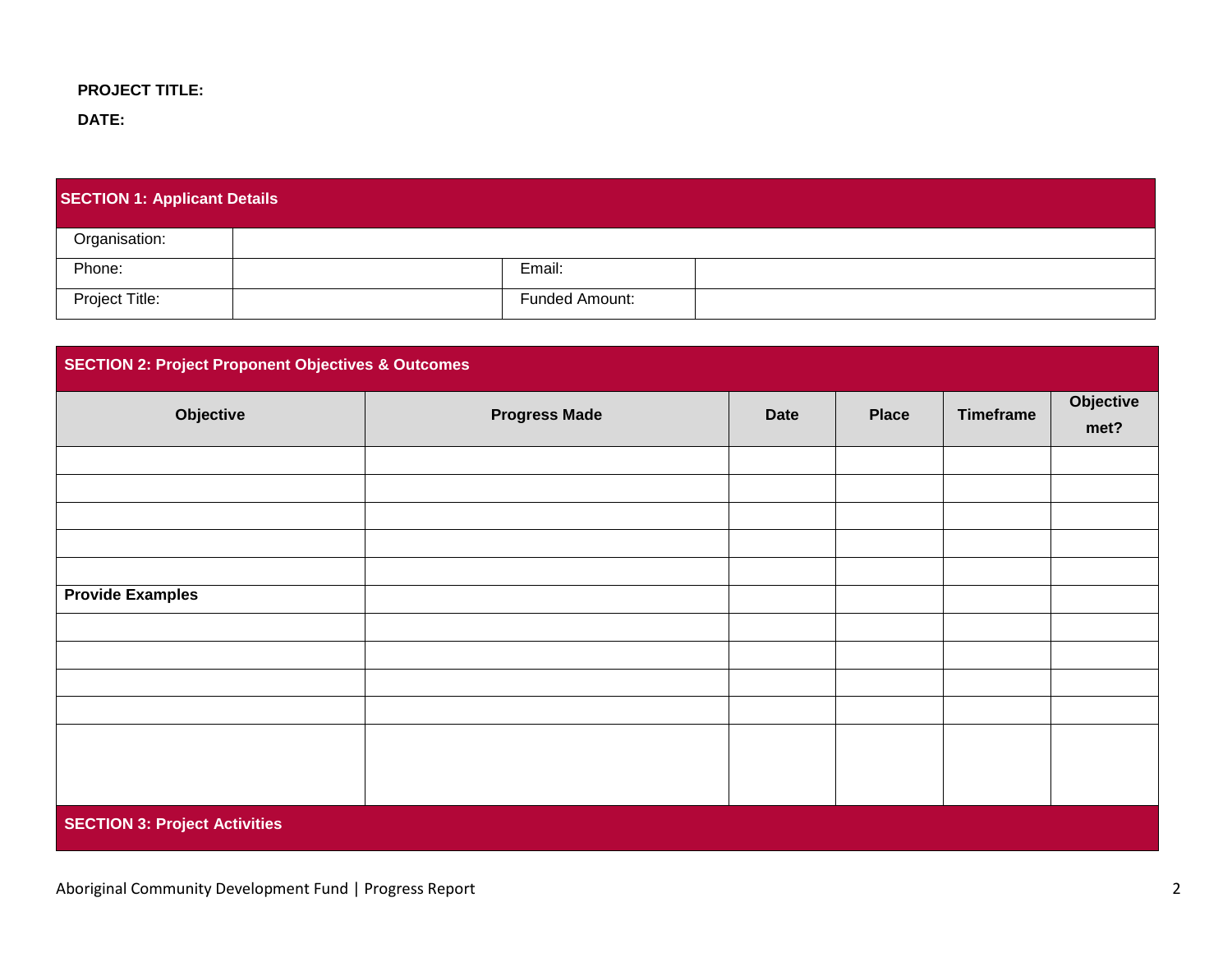| <b>Project Activity (and related Actions)</b>              | <b>Progress Made</b> | <b>Date</b> | <b>Place</b> | <b>Timeframe</b> | <b>Activity</b> |
|------------------------------------------------------------|----------------------|-------------|--------------|------------------|-----------------|
|                                                            |                      |             |              |                  | completed?      |
|                                                            |                      |             |              |                  |                 |
|                                                            |                      |             |              |                  |                 |
|                                                            |                      |             |              |                  |                 |
|                                                            |                      |             |              |                  |                 |
|                                                            |                      |             |              |                  |                 |
| <b>Provide Examples</b>                                    |                      |             |              |                  |                 |
|                                                            |                      |             |              |                  |                 |
|                                                            |                      |             |              |                  |                 |
|                                                            |                      |             |              |                  |                 |
|                                                            |                      |             |              |                  |                 |
|                                                            |                      |             |              |                  |                 |
|                                                            |                      |             |              |                  |                 |
| <b>SECTION 4: KPIS</b>                                     |                      |             |              |                  |                 |
| <b>KPI</b>                                                 | <b>Progress Made</b> | <b>Date</b> | <b>Place</b> | <b>Timeframe</b> | KPI met?        |
|                                                            |                      |             |              |                  |                 |
|                                                            |                      |             |              |                  |                 |
|                                                            |                      |             |              |                  |                 |
|                                                            |                      |             |              |                  |                 |
| <b>Provide Examples</b>                                    |                      |             |              |                  |                 |
|                                                            |                      |             |              |                  |                 |
|                                                            |                      |             |              |                  |                 |
|                                                            |                      |             |              |                  |                 |
| <b>SECTION 5: Project Income and Expenditure Statement</b> |                      |             |              |                  |                 |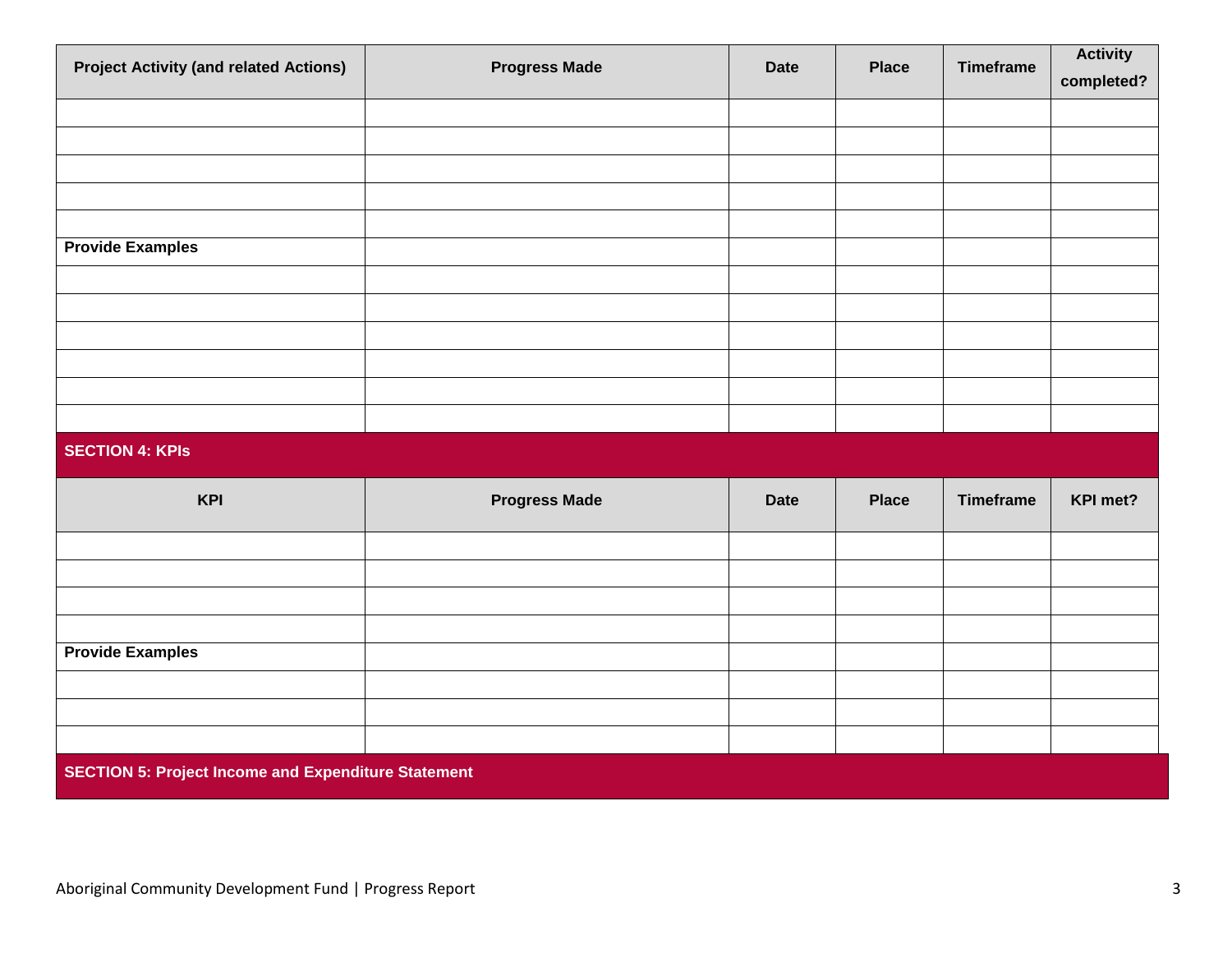| <b>Budget Item</b>                                                                                                                                             | <b>Detail</b> | Itemise own or<br>organisation's<br>financial contribution | Itemise own or<br>organisation's in-kind<br>contribution | <b>Summarise other</b><br>sources of funding<br>you have obtained<br>or will seek |  |
|----------------------------------------------------------------------------------------------------------------------------------------------------------------|---------------|------------------------------------------------------------|----------------------------------------------------------|-----------------------------------------------------------------------------------|--|
| Program costs (provide detailed                                                                                                                                |               |                                                            |                                                          |                                                                                   |  |
| breakdown)                                                                                                                                                     |               |                                                            |                                                          |                                                                                   |  |
| e.g. Wages                                                                                                                                                     |               |                                                            |                                                          |                                                                                   |  |
| Super                                                                                                                                                          |               |                                                            |                                                          |                                                                                   |  |
| Insurance                                                                                                                                                      |               |                                                            |                                                          |                                                                                   |  |
| Travel                                                                                                                                                         |               |                                                            |                                                          |                                                                                   |  |
| Accommodation                                                                                                                                                  |               |                                                            |                                                          |                                                                                   |  |
| Fuel                                                                                                                                                           |               |                                                            |                                                          |                                                                                   |  |
| Other transport                                                                                                                                                |               |                                                            |                                                          |                                                                                   |  |
| Other (provide details)                                                                                                                                        |               |                                                            |                                                          |                                                                                   |  |
| Total                                                                                                                                                          |               |                                                            |                                                          |                                                                                   |  |
| <b>GST Payable</b>                                                                                                                                             |               |                                                            |                                                          |                                                                                   |  |
| Please provide a justification for any variations in spending from the budget outlined in your Partnership Agreement. Outline the steps needed to rectify this |               |                                                            |                                                          |                                                                                   |  |
| Amount of money remaining from the Funding Agreement.                                                                                                          |               |                                                            |                                                          |                                                                                   |  |
| \$                                                                                                                                                             |               |                                                            |                                                          |                                                                                   |  |
| <b>SECTION 6: Benefits to the Community</b>                                                                                                                    |               |                                                            |                                                          |                                                                                   |  |
| Who in the community has benefited from the project? And how have they benefited?                                                                              |               |                                                            |                                                          |                                                                                   |  |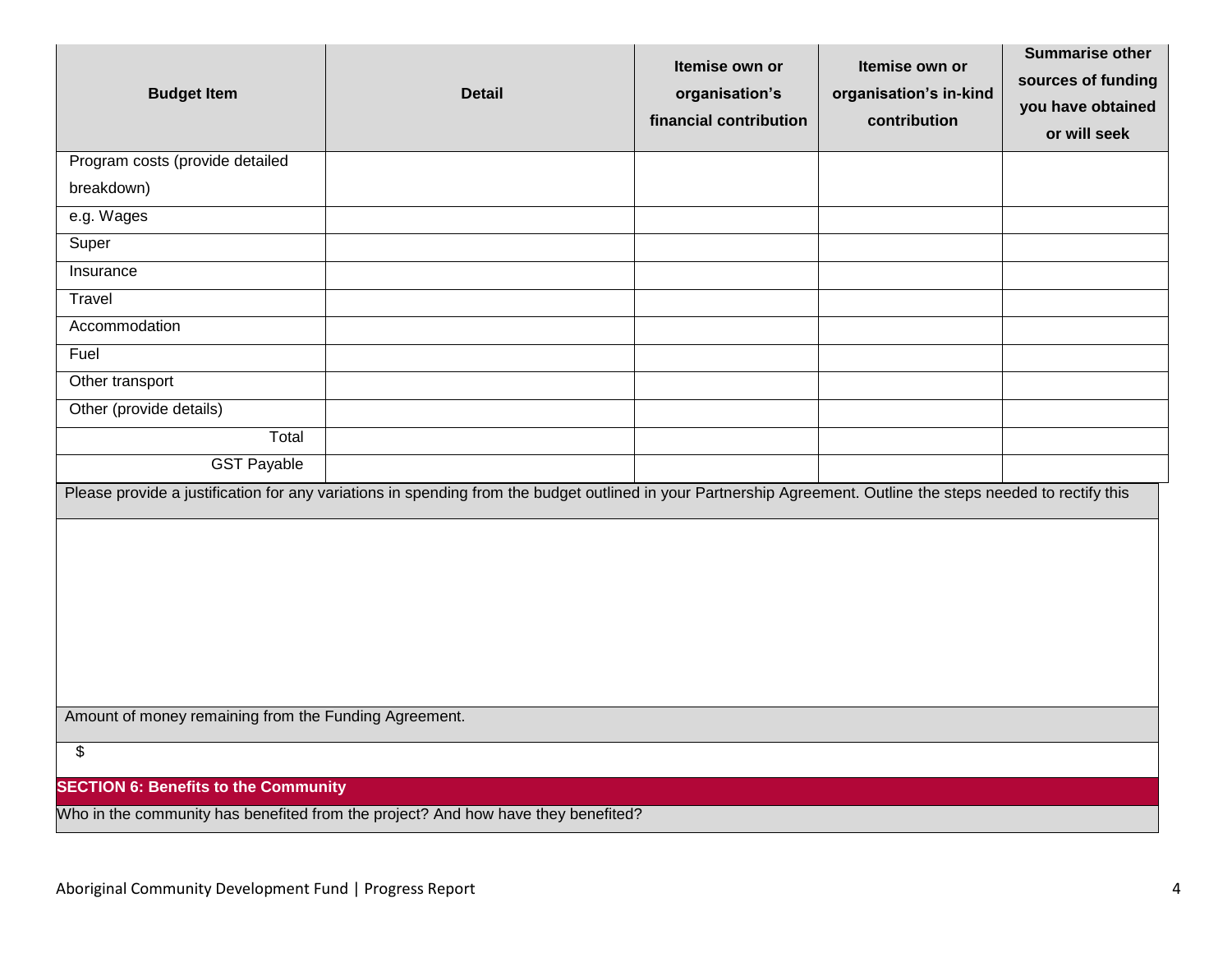| Who in the community has benefited        |  | How have they benefited                                                                                                                                     | If known, how many people have benefited |  |  |
|-------------------------------------------|--|-------------------------------------------------------------------------------------------------------------------------------------------------------------|------------------------------------------|--|--|
|                                           |  |                                                                                                                                                             | (approx.)                                |  |  |
| E.g. people of a particular age group, or |  |                                                                                                                                                             |                                          |  |  |
| people in a particular area or community  |  |                                                                                                                                                             |                                          |  |  |
| group                                     |  |                                                                                                                                                             |                                          |  |  |
|                                           |  |                                                                                                                                                             |                                          |  |  |
|                                           |  |                                                                                                                                                             |                                          |  |  |
|                                           |  |                                                                                                                                                             |                                          |  |  |
|                                           |  |                                                                                                                                                             |                                          |  |  |
|                                           |  |                                                                                                                                                             |                                          |  |  |
|                                           |  |                                                                                                                                                             |                                          |  |  |
|                                           |  |                                                                                                                                                             |                                          |  |  |
|                                           |  |                                                                                                                                                             |                                          |  |  |
|                                           |  |                                                                                                                                                             |                                          |  |  |
|                                           |  | In what ways has your Project positively contributed to the community (or will once complete)? Include any social, environmental or economic benefits.      |                                          |  |  |
| <b>Category</b>                           |  | Description of contribution to the community                                                                                                                |                                          |  |  |
| <b>Social</b>                             |  |                                                                                                                                                             |                                          |  |  |
| <b>Environmental</b>                      |  |                                                                                                                                                             |                                          |  |  |
| <b>Economic</b>                           |  |                                                                                                                                                             |                                          |  |  |
| <b>Other</b>                              |  |                                                                                                                                                             |                                          |  |  |
| <b>SECTION 7: Challenges</b>              |  |                                                                                                                                                             |                                          |  |  |
|                                           |  | Have you encountered any key challenges in relation to the Project to date? These may relate to the funding, organisation or implementation of the Project. |                                          |  |  |
| <b>Challenge</b>                          |  | <b>Lessons learned/solutions</b>                                                                                                                            |                                          |  |  |
|                                           |  |                                                                                                                                                             |                                          |  |  |
|                                           |  |                                                                                                                                                             |                                          |  |  |
|                                           |  |                                                                                                                                                             |                                          |  |  |